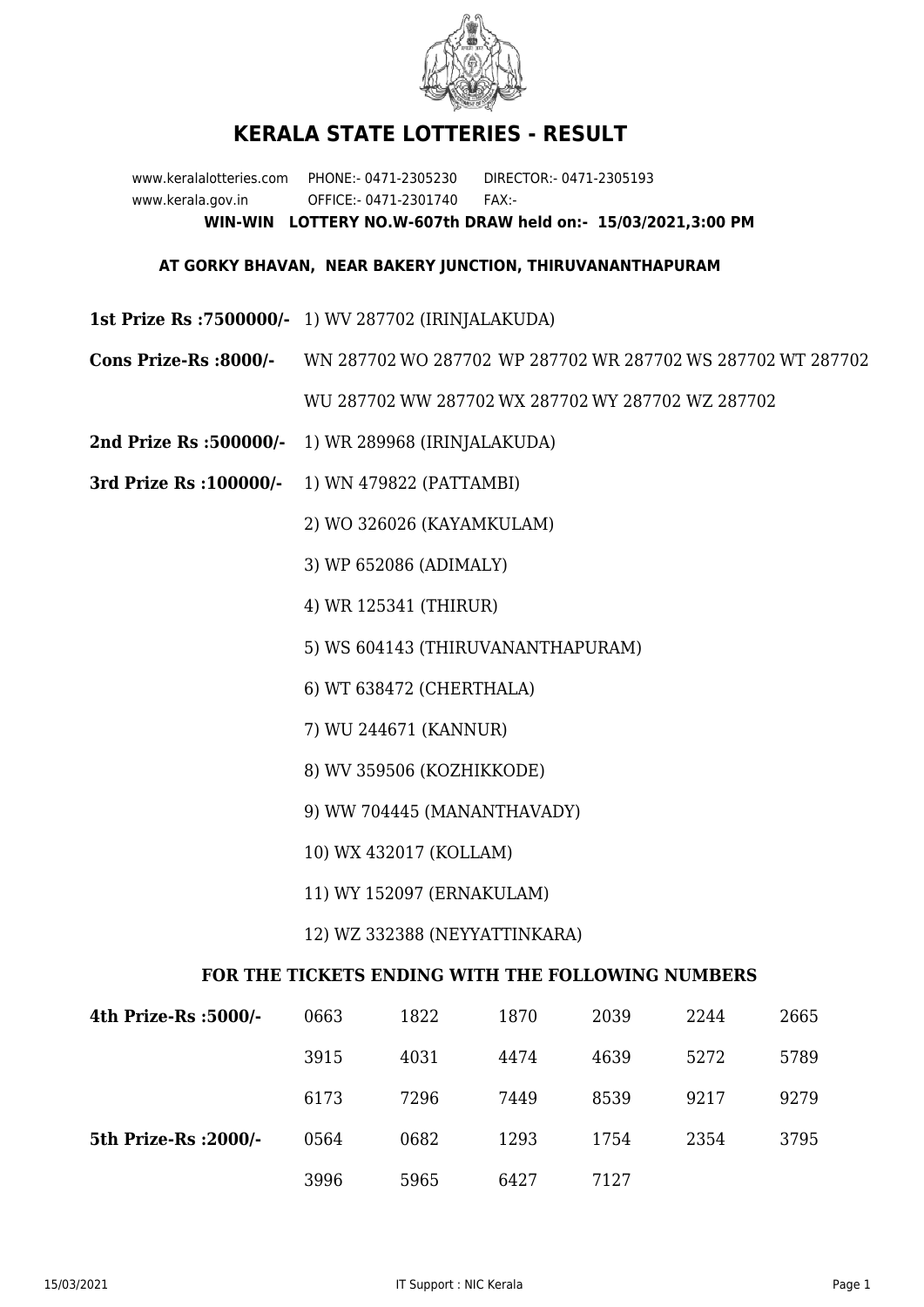| 6th Prize-Rs : 1000/- | 1655 | 1687 | 1755 | 2050 | 2274 | 2426 |
|-----------------------|------|------|------|------|------|------|
|                       | 4900 | 5215 | 6021 | 6421 | 6587 | 7069 |
|                       | 7408 | 7571 |      |      |      |      |
| 7th Prize-Rs :500/-   | 0102 | 0142 | 0288 | 0324 | 0480 | 0506 |
|                       | 0588 | 0681 | 0812 | 0883 | 0929 | 1022 |
|                       | 1031 | 1102 | 1199 | 1391 | 1442 | 1561 |
|                       | 1588 | 1711 | 1780 | 1945 | 2331 | 2382 |
|                       | 2868 | 2889 | 3054 | 3114 | 3128 | 3171 |
|                       | 3201 | 3400 | 3546 | 3592 | 3695 | 3829 |
|                       | 3841 | 3862 | 4044 | 4079 | 4263 | 4313 |
|                       | 4472 | 4798 | 4816 | 4846 | 5011 | 5405 |
|                       | 5424 | 5650 | 6219 | 6231 | 6563 | 6593 |
|                       | 6822 | 6881 | 6943 | 7017 | 7038 | 7049 |
|                       | 7202 | 7719 | 7816 | 7838 | 7905 | 7937 |
|                       | 7957 | 8097 | 8438 | 8439 | 8499 | 8580 |
|                       | 8655 | 8836 | 8859 | 9321 | 9348 | 9368 |
|                       | 9466 | 9628 | 9820 | 9938 |      |      |
| 8th Prize-Rs : 100/-  | 0039 | 0051 | 0101 | 0195 | 0208 | 0248 |
|                       | 0314 | 0318 | 0350 | 0433 | 0550 | 0570 |
|                       | 0580 | 0635 | 0647 | 0659 | 0706 | 0875 |
|                       | 0936 | 0973 | 1046 | 1064 | 1218 | 1449 |
|                       | 1514 | 1516 | 1596 | 1650 | 1676 | 1972 |
|                       | 1990 | 2237 | 2264 | 2392 | 2430 | 2480 |
|                       | 2512 | 2595 | 2615 | 2696 | 2736 | 2738 |
|                       | 2929 | 3060 | 3108 | 3151 | 3396 | 3526 |
|                       | 3529 | 3608 | 3707 | 3872 | 4033 | 4162 |
|                       | 4179 | 4262 | 4391 | 4415 | 4422 | 4427 |
|                       | 4470 | 4654 | 4835 | 4940 | 4994 | 5077 |
|                       | 5338 | 5549 | 5722 | 5760 | 5794 | 5804 |